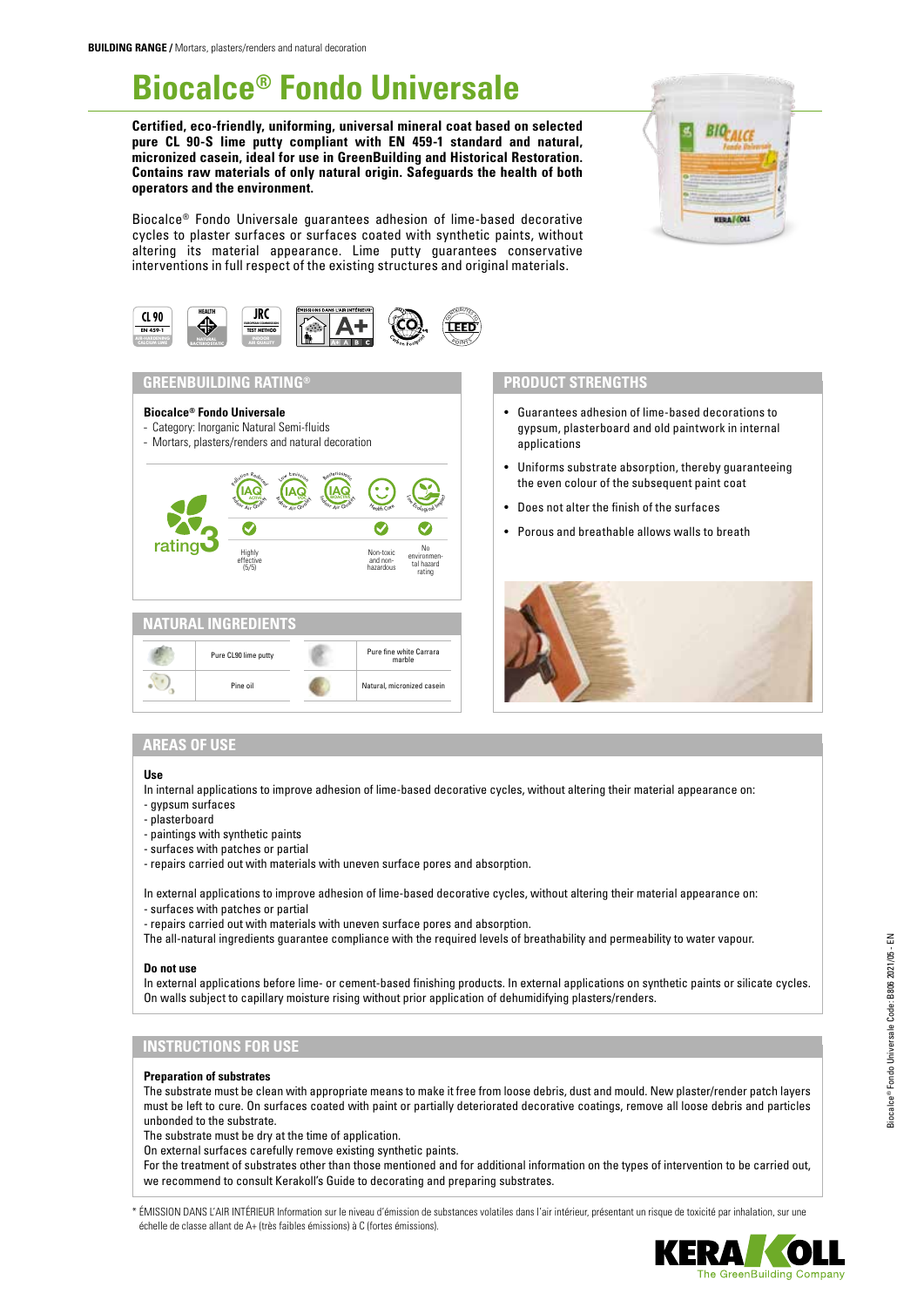# **INSTRUCTIONS FOR USE**

## **Preparation**

Mix carefully before use. Use the product diluted up to 20% by volume with clean water, according on the porosity and absorption of support.

## **Application**

Apply one or more coats with a brush and/or wool roller, according to the type of the facades and support. Overlay the lime-based cycle after 12 hours. Apply Biocalce® Fondo universale at temperatures from +8 °C to +30 °C and relative ambient humidity lower than 80%. Protect from frost.

## **Cleaning**

Biocalce® Fondo Universale is a natural product and tools can be cleaned using water before the product hardens .

# **SPECIAL NOTES**

Subsequent decoration must only be carried out after complete hardening of Biocalce® Fondo Universale and in any case not less than 12 hours after application has been completed.

When applying, check the full coverage of the underlying masonry. In presence of clear residue, a second coat is recommended.

# **ABSTRACT**

*Biocalce® Fondo Universale is a uniforming coat based on CL 90–S lime putty and natural micronized casein, pine oil and carbonate fillers, specific for the adhesion of lime-based decorative cycles to plaster-based substrates or surfaces coated with synthetic paints, without altering their material appearance. Provides natural ventilation to improve indoor air quality, natural bacteriostatic and fungistatic effect, GreenBuilding Rating® 3\*\*. Biocalce® Fondo Universale can be diluted up to 20% by volume with clean water, according to the porosity and absorption level of the support.*

*Also specific for uneven substrates in Edilizia del Benessere® (Building for Wellness) and in Historical Restoration of the Environmental and Architectural Heritage.*

*Coverage: Biocalce® Fondo Universale 0.25 ℓ/m2 .*

*\*\* Tests carried out according to CSTB method, bacterial and fungal contamination*

| Appearance                               | white liquid                                                              |
|------------------------------------------|---------------------------------------------------------------------------|
| Shelf life                               | $\approx$ 12 months from production in the original sealed packaging      |
| Warning                                  | protect from frost, avoid direct exposure to sunlight and sources of heat |
| Pack                                     | buckets $14 \ell - 4 \ell$                                                |
| Temperature range for application        | from $+8$ °C to $+30$ °C                                                  |
| pH on packaging                          | $\approx$ 12                                                              |
| R.H. limit value                         |                                                                           |
| Volumetric mass (specific weight)        | $\approx$ 1.5 kg/ $\ell$                                                  |
| Dry 105                                  | $\approx 63\%$                                                            |
| Complete drying at $+23$ °C and 80% R.H. | 72 hrs                                                                    |
| Coverage                                 | $\approx 0.15 - 0.25 \text{ }\ell\text{/m}^2$                             |